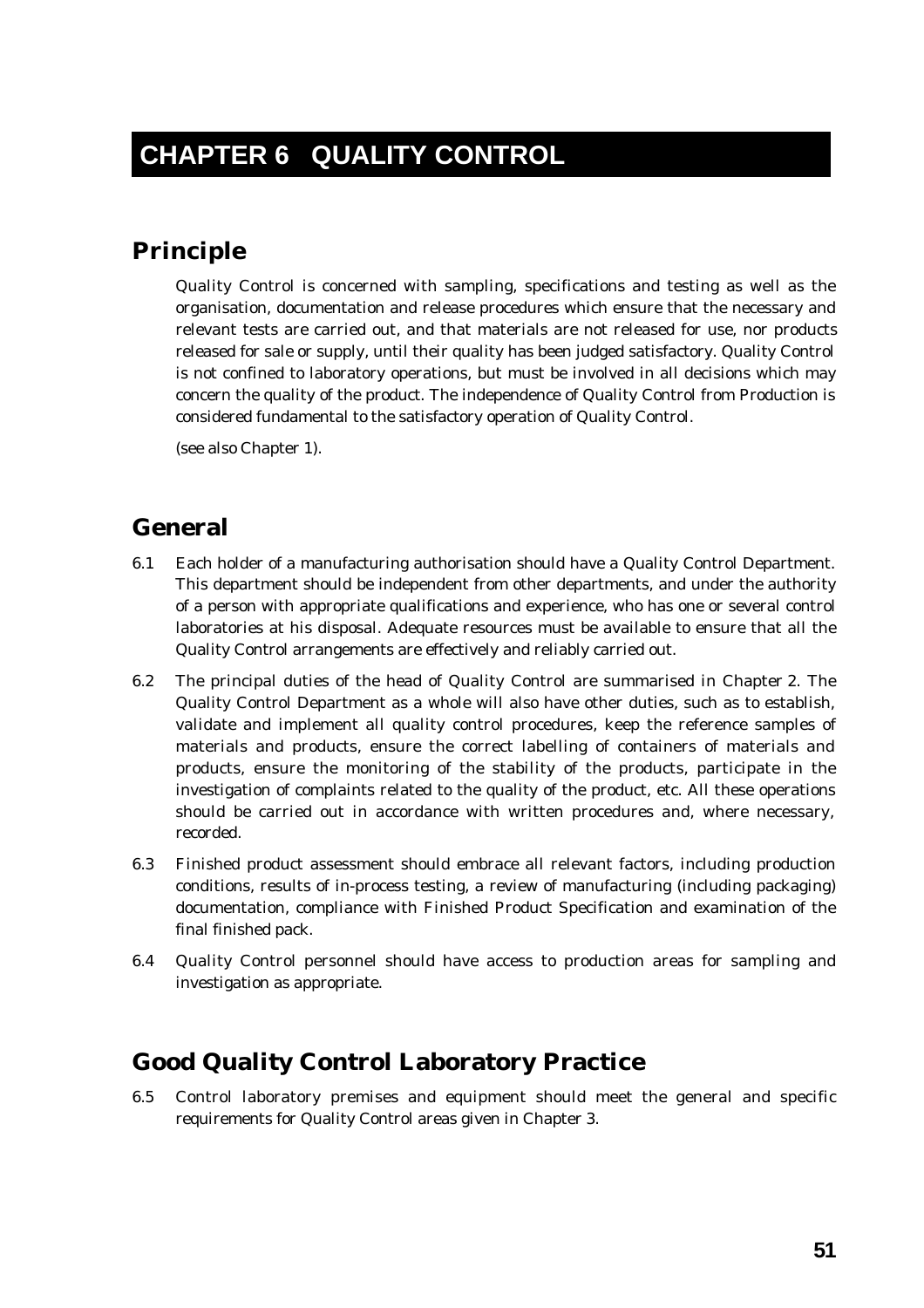6.6 The personnel, premises, and equipment in the laboratories should be appropriate to the tasks imposed by the nature and the scale of the manufacturing operations. The use of outside laboratories, in conformity with the principles detailed in Chapter 7, Contract Analysis, can be accepted for particular reasons, but this should be stated in the Quality Control records.

#### *Documentation*

- 6.7 Laboratory documentation should follow the principles given in Chapter 4. An important part of this documentation deals with Quality Control and the following details should be readily available to the Quality Control Department:
	- specifications;
	- sampling procedures;
	- testing procedures and records (including analytical worksheets and/or laboratory notebooks);
	- analytical reports and/or certificates;
	- data from environmental monitoring, where required:
	- validation records of test methods, where applicable;
	- procedures for and records of the calibration of instruments and maintenance of equipment.
- 6.8 Any Quality Control documentation relating to a batch record should be retained for one year after the expiry date of the batch and at least 5 years after the certification referred to in article 22.2 of Directive 75/319/EEC.
- 6.9 For some kinds of data (e.g. analytical tests results, yields, environmental controls,...) it is recommended that records be kept in a manner permitting trend evaluation.
- 6.10 In addition to the information which is part of the batch record, other original data such as laboratory notebooks and/or records should be retained and readily available.

### *Sampling*

- 6.11 The sample taking should be done in accordance with approved written procedures that describe:
	- the method of sampling;
	- the equipment to be used;
	- the amount of the sample to be taken;
	- instructions for any required sub-division of the sample;
	- the type and condition of the sample container to be used;
	- the identification of containers sampled;
	- any special precautions to be observed, especially with regard to the sampling of sterile or noxious materials;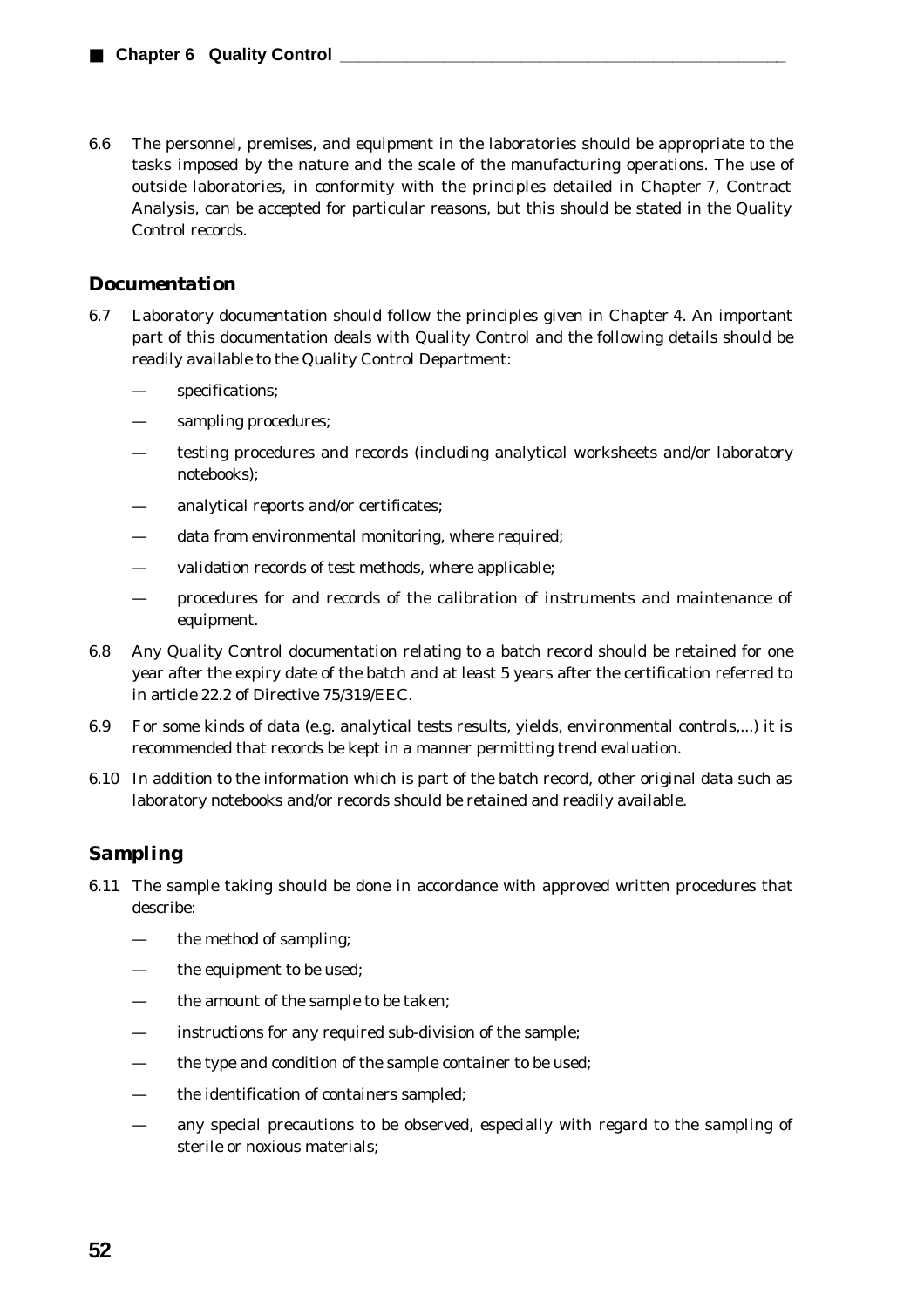- the storage conditions;
- instructions for the cleaning and storage of sampling equipment.
- 6.12 Reference samples should be representative of the batch of materials or products from which they are taken. Other samples may also be taken to monitor the most stressed part of a process (e.g. beginning or end of a process).
- 6.13 Sample containers should bear a label indicating the contents, with the batch number, the date of sampling and the containers from which samples have been drawn.
- 6.14 Reference samples from each batch of finished products should be retained till one year after the expiry date. Finished products should usually be kept in their final packaging and stored under the recommended conditions. Samples of starting materials (other than solvents, gases and water) should be retained for at least two years  $(1)$  after the release of the product if their stability allows. This period may be shortened if their stability, as mentioned in the relevant specification, is shorter. Reference samples of materials and products should be of a size sufficient to permit at least a full re-examination.

#### *Testing*

 $\overline{a}$ 

- 6.15 Analytical methods should be validated. All testing operations described in the marketing authorisation should be carried out according to the approved methods.
- 6.16 The results obtained should be recorded and checked to make sure that they are consistent with each other. Any calculations should be critically examined.
- 6.17 The tests performed should be recorded and the records should include at least the following data:
	- a) name of the material or product and, where applicable, dosage form;
	- b) batch number and, where appropriate, the manufacturer and/or supplier;
	- c) references to the relevant specifications and testing procedures;
	- d) test results, including observations and calculations, and reference to any certificates of analysis;
	- e) dates of testing;
	- f) initials of the persons who performed the testing;
	- g) initials of the persons who verified the testing and the calculations, where appropriate;
	- h) a clear statement of release or rejection (or other status decision) and the dated signature of the designated responsible person.
- 6.18 All the in-process controls, including those made in the production area by production personnel, should be performed according to methods approved by Quality Control and the results recorded.

<sup>(1)</sup> In Federal Republic of Germany, France, Belgium and Greece, samples of starting materials should be retained for as long as the corresponding finished product.